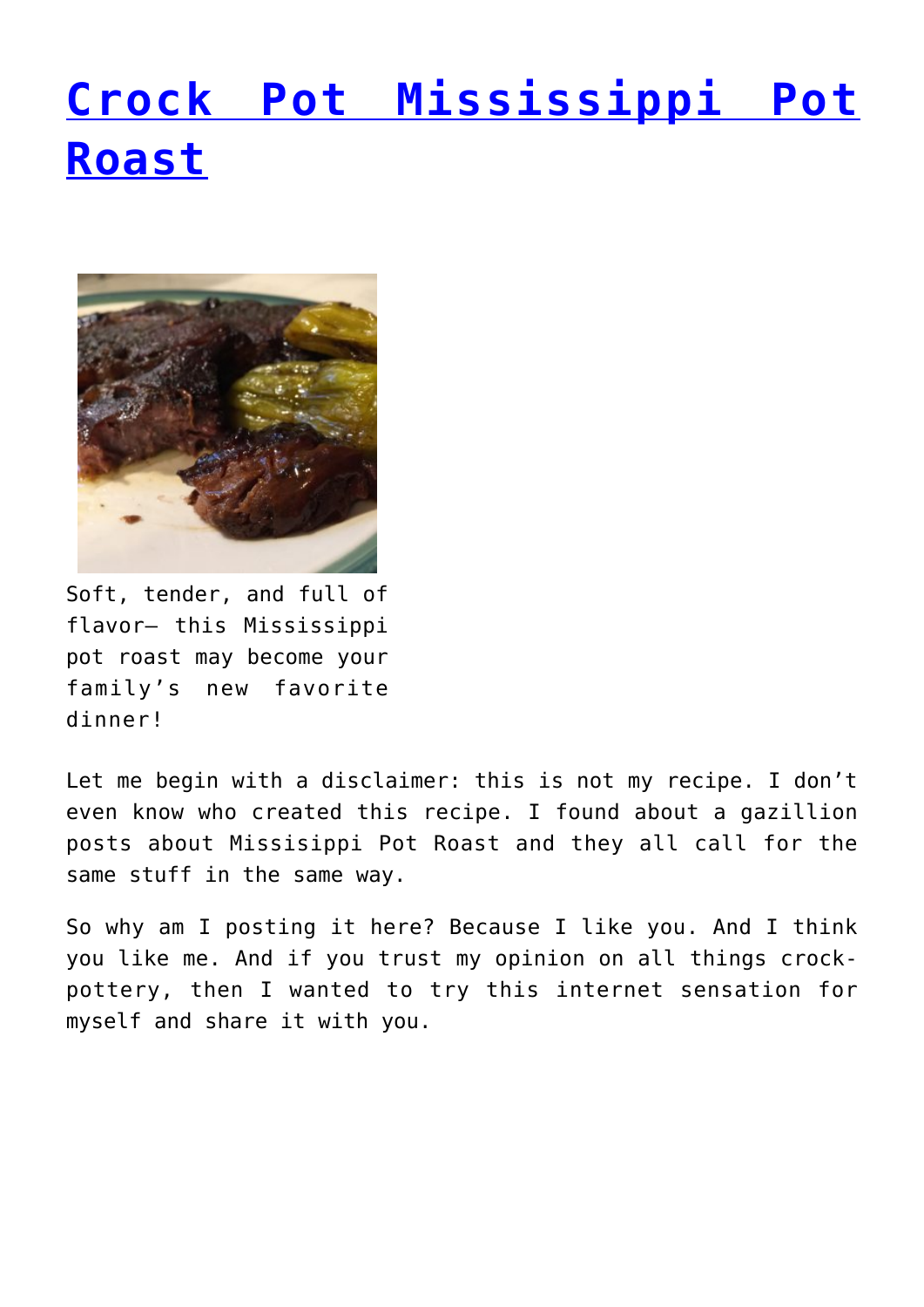The prep work for this dinner is nonexistent. Not kidding. It took longer to pose my cute little pepperoncinis for this picture, than it took to get everything in the post. (Did anyone else just think dirty thoughts when I said "cute little pepperoncinis"? No? Oh, ok. Yeah, me neither.)



So after two minutes of work, dinner is ready for tonight. The raving reviews are ALL true, this dish might just be the newest family favorite– to cook and eat.

Not only is it easy, but for those of you that work ALL DAY, this is a great tender meat dish that goes low and slow for 8 hours. If your crock pot switches to warm, then that's even better for you commuters. You got this. A real dinner that won't be overcooked or dry when you get home. I know… promises, promises. But it's true!



Just a few simple ingredients will turn this meat from bland to WOW!

My family ate well, enjoyed the soft, tender pot roast, and didn't even ask for ketchup. Come on, people! You know that means it had crazy delicious flavor if my seven year old didn't cover it in red goo! Enjoy.  $\Box$